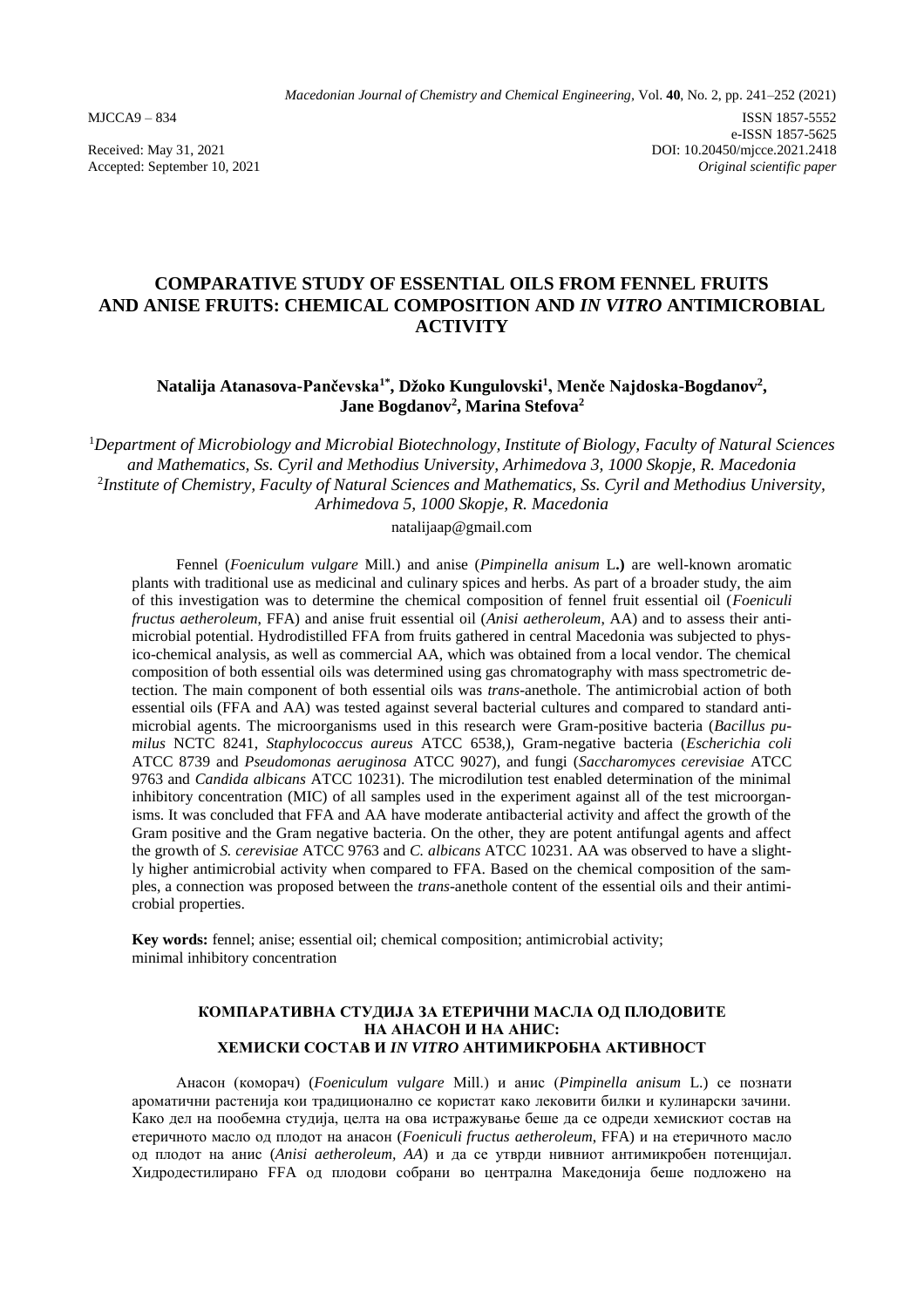физичко-хемиски анализи, како и комерцијално достапното АА. Хемискиот состав на двете етерични масла беше одреден со гасна хроматографија спрегната со масена спектрометрија (GC-MS). Главната компонента на двете етерични масла беше *trans*-анетол. Антимикробната активност на двете етерични масла (FFA и AA) беше тестирана на неколку бактериски култури и споредена со стандардни антимикробни агенси. Во ова истражување беа користени Gram-позитивни бактерии (*Bacillus pumilus* NCTC 8241, *Staphylococcus aureus* ATCC 6538), Gram-негативни бактерии (*Escherichia coli* ATCC 8739 and *Pseudomonas aeruginosa* ATCC 9027) и квасци (*Saccharomyces cerevisiae* ATCC 9763 and *Candida albicans* ATCC 10231). Микродилуциониот тест овозможи одредување на минималната концентрација на инхибиција (MIC) на сите користени примероци за сите наведени микроорганизми. Беше заклучено дека FFA и AA имаат умерена антибактериска активност и влијаат на растот на Gram-позитивните и Gram-негативните бактерии. Додатно, тие се потентни антифунгални агенси и влијаат врз растот на *S. cerevisiae* ATCC 9763 и *C. albicans* ATCC 10231. Беше забележано дека AA има малку повисока антимикробна активност во споредба со FFA. Врз основа на хемискиот состав на примероците, претпоставена е поврзаност на антимикробните својства на етеричните масла со содржната на *trans*-анетол.

**Клучни зборови:** анасон (коморач); анис; етерично масло; хемиски состав; антимикробна активност; минимална концентрација на инхибиција

#### 1. INTRODUCTION

In the past several decades, considerable scientific research has been focused on the use of readily available essential oils (EOs) as antimicrobial agents [1–4]. EOs are composed of volatile secondary metabolites, mainly belonging to monoterpenes/monoterpenoids, phenyl propanoids, and sesquiterpenes. There is a fascinating structural diversity in these natural organic compounds, and EOs are usually complex mixtures of these products. In many cases, the chemical composition of the EOs can be used for differentiation between plant species.

In Southeastern Europe, the plants that are traditionally grown, have been used for centuries, and give relatively high yields of EOs are fennel (*Foeniculum vulgare* Mill.) and anise(ed) (*Pimpinella anisum* L.). They both belong to the *Apiaceae* family and are well-known Mediterranean aromatic plants that have a traditional use as a medicine and as spices and herbs [5, 6]. The most important parts (raw material) are the fruits, which can either be used unprocessed or can be used for the preparation of EOs and many other products. They are renowned for the preparation of the alcoholic beverages Mastika and Ouzo, among others. These plants are also abundant in Macedonia and neighboring regions, both as cultivated and wildgrowing plants.

In order to have a reproducible final product, and in order to find the key component(s) for biological activity, it is quite important to have concrete data on their physico-chemical properties. This is also important in terms of the intended use of the respective EOs and in terms of their authenticity. Here, the most important "piece" is the chemical composition of the EO, which is usually obtained via steam or hydrodistillation of the fruits in the laboratory setting, using a Clevenger-type apparatus (as described in the European Pharmacopoeia and other Pharmacopoeias) [7] with subsequent gas chromatographic (GC) analysis. Other relevant parameters are the relative density, refractive index, and sometimes the freezing point and solubility.

The most relevant and informative characteristic is the chemical composition, which is determined by gas chromatography (GC-MS and/or GC-FID) [8,9]. Both fennel and anise EOs predominantly contain phenylpropanoids, followed by monoterpenes/monoterpenoids. The main component of both fennel fruit essential oil (*Foeniculi fructus aetheroleum*, FFA) and anise fruit essential oil (*Anisi aetheroleum*, AA) is *trans*-anethole (**12**). The structures of the commonly present volatile natural products in FFA and AA are given in Figure 1.

Fennel fruits have a higher variability in the chemical composition of the EOs, which are usually based on the content of several components (fenchone (**10**), estragole (**11**), and *trans*-anethole (**12**)). They are divided into sweet fennel (*Foeniculum vulgare* ssp. *vulgare* var. *dulce* (Mill.) Batt. & Trab.) and bitter fennel (*Foeniculum vulgare* Mill. ssp. *vulgare* var. *vulgare*) [5, 6, 10]. Usually, sweet fennel has a higher content of *trans*-anethole (min. 80 %) and a lower content of the "bitter" fenchone (less than 7.5 %). The content of estragole (**11**) should not exceed 10 % in all of the EOs (usually less than 6 % is more desirable) [7].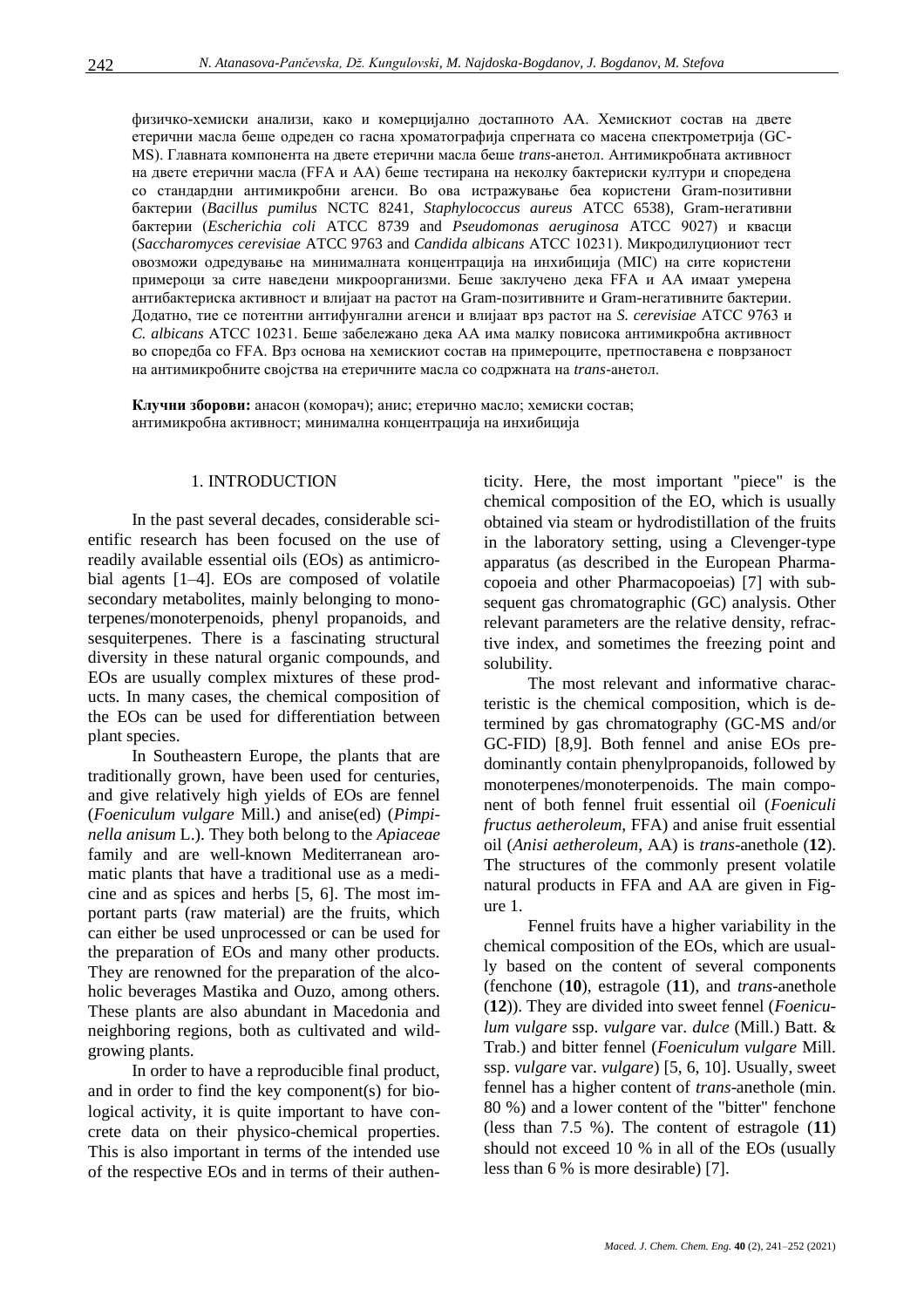

**Fig. 1.** Components of essential oils obtained *via* hydrodistillation of fennel fruits and anise fruits: *α*-pinene (**1**), *β*-pinene (**2**), *β*-phellandrene (**3**), myrcene (**4**), limonene (**5**), *trans*-ocimene (**6**), *γ*-terpinene (**7**), 1,8-cineole (**8**), *p*-cymene (**9**), fenchone (**10**), estragole (**11**), *trans*-anethole (**12**), anisaldehyde (**13**), linalool (**14**), and *α*-terpineol (**15**)

Another relevant complication is that the wild (non-cultivated) varieties of fennel have a low(er) content of *trans*-anethole and a higher content of the undesirable estragole. This ratio (anethole/estragole) differs between the chemotypes [11–13]. Cultivated fennel is an outbreeder [13], which means that populations of cultivated fennel could be exposed to outcrossing with wild-type populations. The final outcome of outcrossing could be a change in the chemotype, in terms of a reduced quality of fennel fruits (lower content of desirable *trans*-anethole) and an increased health risk (higher content of potentially carcinogenic estragole).

On the other hand, EOs obtained from anise fruits have a less variable chemical composition [5, 14, 15]. On average, they contain between 87-94 % *trans*-anethole. The preferred local plant fruits, in terms of their high content of *trans*-anethole (**12**) and commercial use, are anise (aniseed) and sweet fennel. Their composition is very similar but is not quite the same. FFA and AA have certain volatile secondary metabolites (markers), which can be used for differentiation. These compounds are fenchone (**10**) for FFA and pseudoisoeugenyl 2 methylisobutanoate (**16**) for AA [16, 17]. When compared to AA, sweet fennel EO is usually richer in monoterpenes/monoterpenoids, while being devoid of sesquiterpenes. A common adulteration is to replace sweet fennel EO or anise EO with the less expensive star anise EO (*Anisi stellati aether-*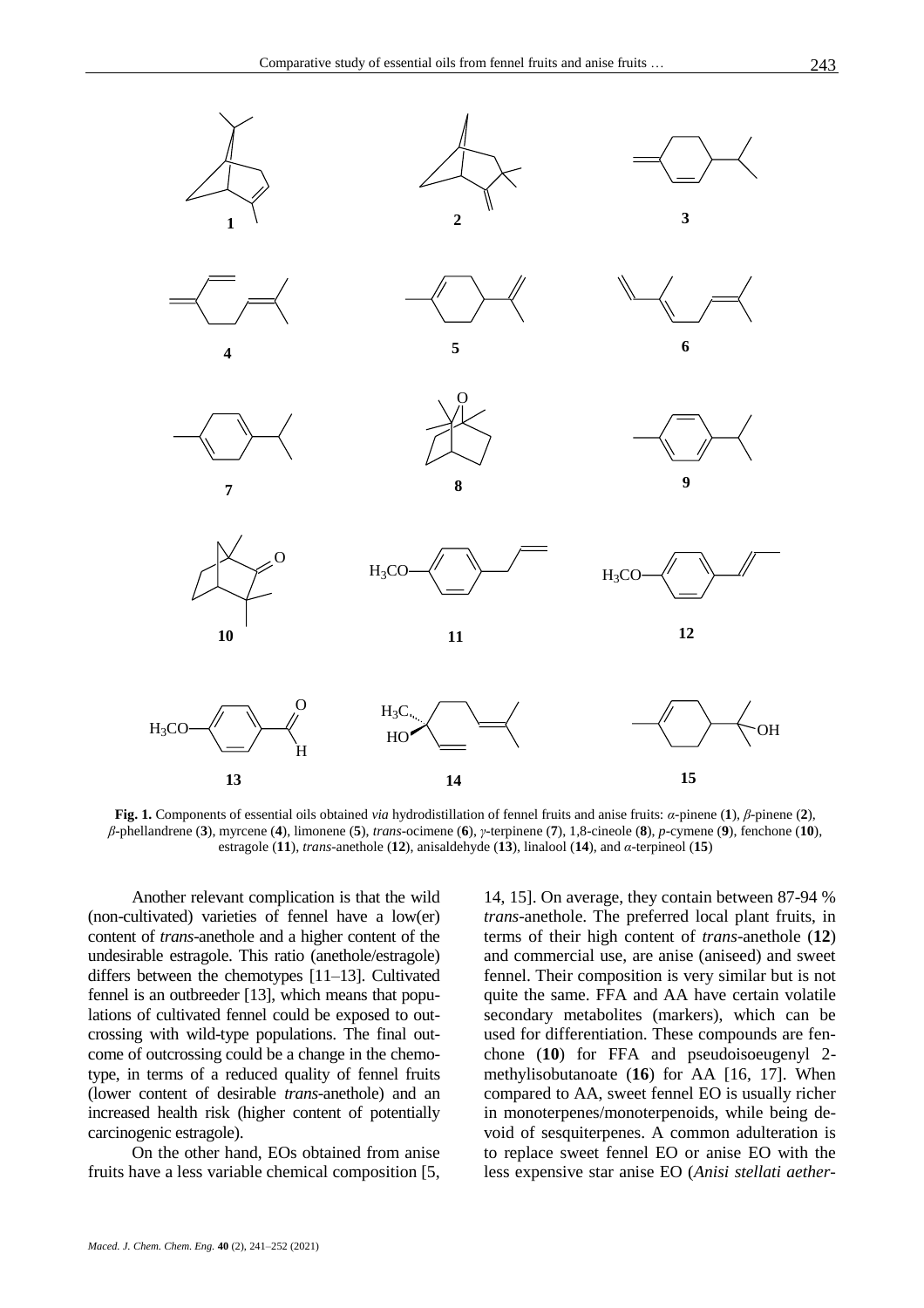*oleum*, ASA) [18], which is obtained from the dry ripe fruits of *Illicium verum* Hook. fil. [19]. This plant is not native to the Mediterranean region, but is native to Northeast Vietnam and Southwest China. The volatile secondary metabolite that is characteristic of star anise EO, and is absent in FFA and AA, is foeniculin (**17**) (Fig. 2) [5, 19].



**Fig. 2.** Characteristic volatile secondary metabolites that are constituents of essential oils containing *trans*-anethole as the main component: fenchone (**10**) – *F. vulgare* Mill., pseudoisoeugenyl 2-methylisobutanoate (**16)** – *P. anisum* L., foeniculin (**17**) – *I. verum* Hook. fil.

The resistance that microorganisms have recently developed to antimicrobial agents, mainly as a result of their widespread use, has brought a lot of attention in the search for new compounds with antimicrobial properties from various sources. Plants produce a high diversity of bioactive secondary metabolites, a great number of which serve to protect themselves against microbial attacks [20]. Amongst these secondary metabolites, the antifungal properties of tannins, terpenoids, phenylpropanoids, alkaloids, and flavonoids have already been reported in numerous *in vitro* studies [21].

EOs have long been recognized for their antibacterial, antifungal, antiviral, insecticidal, and antioxidant properties [22]. Sartoratto *et al.* [23] concluded that the presence of various chemical compounds in EOs was crucial for their antimicrobial properties. In many cases, the complex interaction between the different classes of compounds, such as phenols, ketones, alcohols, terpenes, esters, or hydrocarbons, can be the actual source of the antimicrobial activity of the EO. The use of combinations, either from whole EOs or artificial mixtures of purified main components, is a new approach that aims to increase the efficacy of the EO by taking advantage of the synergistic and additive properties that these components can exhibit. Several bioactive chemical compounds can affect multiple target sites and thus affect multiple biochemical processes in the microorganisms, producing a plethora of interactive antimicrobial effects. Generally, compounds with similar structures exhibit additive or, less often, synergistic effects.

Usually, the most common methods employed in antifungal screening are the disc diffusion method and the broth microdilution method, which can both be time consuming and require significant quantities of test material. The variation of the micro-titer plate-based method that has been used in this study, successfully surpassed all of the above-mentioned problems and fulfilled all of the conditions that qualify an excellent scientific method: it is simple, safe, sensitive, efficient, easily reproducible, time saving, and cost-effective.

As part of a broader study, the aim of this investigation was to determine the chemical composition of fennel EO and anise EO and to assess their antimicrobial potential against several test microorganisms. It is well established that anise EO and fennel EO have diverse biological activity [24, 25]. The antimicrobial activity of fennel fruit EO has been studied by many research groups and has been previously tested for antimicrobial activity [26–31]. The antimicrobial activity of anise fruit EO has also been investigated [26, 32–34]. This study investigates the antimicrobial properties of pure *trans*-anethole and the correlation of its content with the antimicrobial activity [35, 36]. It is also interesting to note that fennel EO and *trans*anethole can enhance the effectiveness of certain antibiotics, such as mupirocin, against *Staphylococcus aureus* [37].

## 2. EXPERIMENTAL SECTION

### 2.1. *Chemical analyses*

*Collection and preparation of samples***:** The ripe fruits of cultivated (sweet) fennel were obtained from cultivators from the Kavadarci region in R. Macedonia, near the village of Konopishte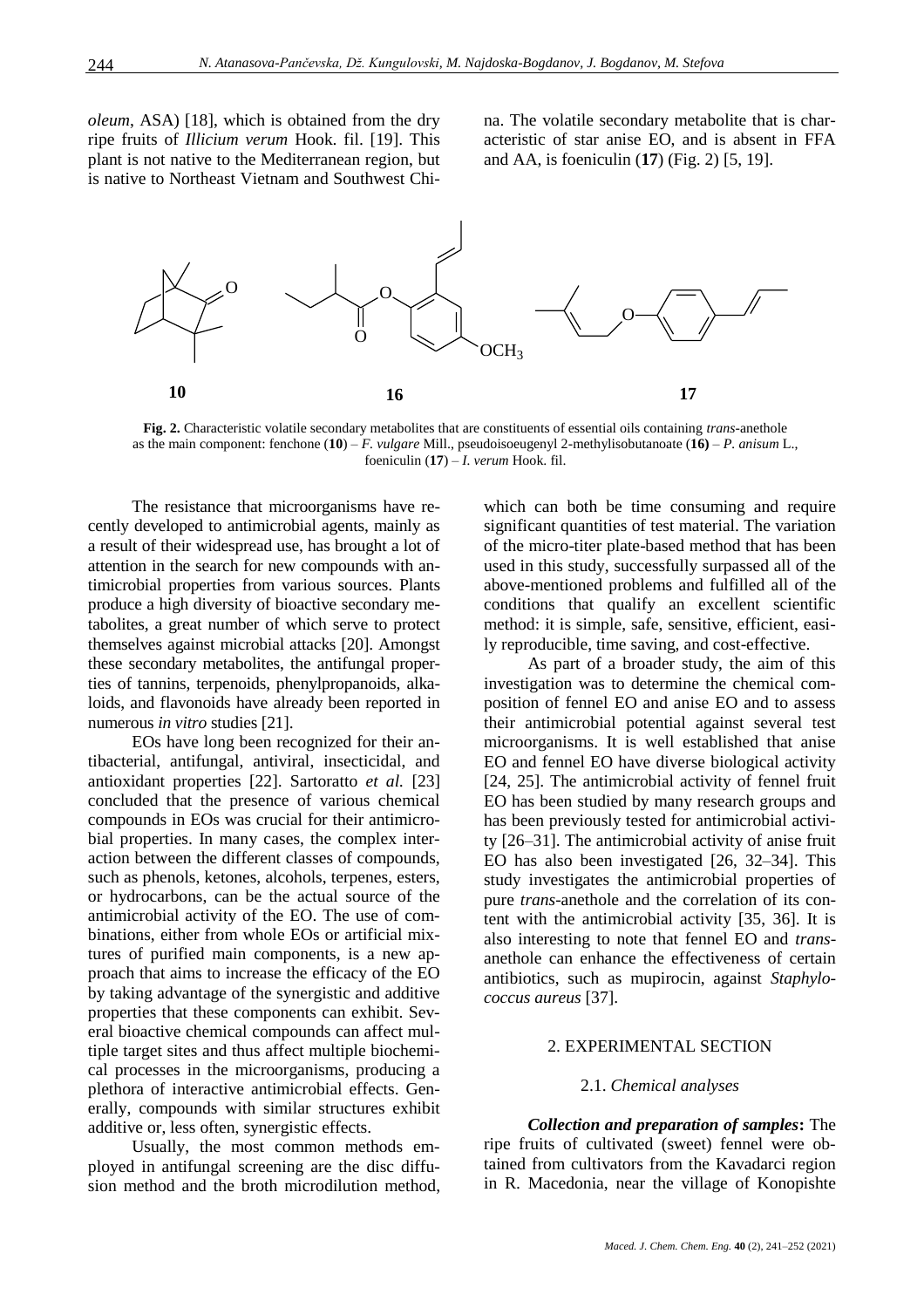(41°14'55.44"N, 22°4'41.39"E). A representative sample is kept in storage in the Institute of Biology, Faculty of Natural Sciences and Mathematics, Skopje, R. Macedonia. The sample of *Anisi aetheroleum* was obtained from a vendor in R. Macedonia.

*Isolation of essential oil:* Ripe, air dried fruits, freshly ground to  $-18+60$  mesh size, (50.0 g) were subjected to hydrodistillation, without prior thermal treatment, using a Clevenger type apparatus. The sample was distilled at a rate 2.0–3.0 ml/min for 3 h. For GC analysis, 100 μl of the EO was transferred to a 10 ml volumetric flask, and 5 ml of a mixture of internal standards (4 mg/ml *n*tetradecane and 4 mg/ml methyl margarate in *n*hexane) was added, along with methylene chloride, to a total volume of 10 ml. The EOs were immediately analyzed. Gas chromatography–mass spectrometry (GC-MS) analyses were performed on an Agilent Technologies 6890N GC Network system, equipped with a 7683B Series injector autosampler and 5975B Inert XL, EI/CI MSD (mass detector). A HP-5MS column  $(30 \text{ m} \times 0.25 \text{ mm} \text{ i.d., } 0.25 \text{ µm})$ film thickness) was employed, and helium was used as carrier gas at a constant flow rate of 1.0 ml/min. The amount of sample injected was 1 μl, with a split ratio of 1:50 at 250 °C and a solvent delay of 5 min. The initial temperature of the oven was held at 40 °C for 5 min and then ramped up to 140 °C at 5 °C/min. After 5 min at 140 °C, the oven was programmed to rise at 10 °C/min to 260 °C and kept at the final temperature for 10 min. The temperatures of the transfer line, MS source, and MS quad were set at 260 °C, 230 °C and 150 °C, respectively. The single quadrupole mass spectrometer was operated in EI mode at 70 eV, and mass spectra were recorded in the range of 40–350 *m*/*z*. Identification of the constituents was based on a comparison of the retention times with those of authentic samples, components of known EOs, coinjections, analysis of the electron impact (EI) mass spectra and via computer matching against a commercial (NIST 2005) mass spectral library.

## 2.2. *Antimicrobial activity study*

*Test microorganisms:* The test microorganisms used in this study included four strains of bacteria (*Escherichia coli* ATCC 8739, *S. aureus* ATCC 6538, *Pseudomonas aeruginosa* ATCC 9027, *Bacillus pumilus* NCTC 8241) and two strains of yeasts (*Saccharomyces cerevisiae* ATCC 9763, *Candida albicans* ATCC 10231).

All strains were derived from stock cultures, which were the property of the Department of Microbiology and Microbial Biotechnology, Institute

of Biology at the Faculty of Natural Sciences in Skopje, R. Macedonia.

The mediums for growth and maintenance of the bacterial cultures were Mueller Hinton Broth (MHB) and Mueller Hinton Agar (MHA), and the media for growth and maintenance of the yeast cultures were Sabouraud Dextrose Broth (SDB) and Sabouraud Dextrose Agar (SDA). The cultures were incubated at 37 °C for 24 h (for bacteria) and room temperature for 3–5 days (for the yeasts).

For preparation of the microorganism suspensions, the inoculum of the culture was suspended in sterile normal saline solution (0.90 % *w*/*v* of NaCl), and the suspension was homogenized by gentle mixing in the hands. The turbidity of the fungal suspension was compared to a 0.5 McFarland standard. The inoculum of the culture or sterile normal saline solution was added until the fungal suspension matched the McFarland standard and the number of microorganism was  $1.5 \times 10^8$ CFU/ml. From this initial solution, two additional serial dilutions were made to acquire a working solution of  $1.5 \times 10^6$  CFU/ml.

*Microtiter plate based assay:* The antimicrobial activity of the fennel fruit EOs (prepared and commercial) were assessed using a modified version of the microdilution techniques described by Drummond and Waigh [38]. The assay was performed using a sterile 96-well plate, and the minimal inhibitory concentration (MIC) value was determined to estimate the antimicrobial activity. All the assays were prepared under aseptic conditions. Resazurin was used as an indicator of growth for the bacterial and yeast assays.

The first step of the assay was to add 50 μl of sterile broth (MHB or SDB) into the first rows of the 96-well plate. The first two rows were used for evaluation of the activity of the prepared and commercial fennel oil, while the last two rows served as a positive and a negative control. The positive control confirmed the viability of the microbial culture, while the negative control verified the sterility of the working conditions and solutions. The second step was to add 50 μl of the first (prepared) EO to the first well of the first row of the plate. Using sterile pipette tips, the contents of the first well of the first row were mixed, and 50 μl were transferred to the second well of the same row. Serial dilutions were carried out until all the wells contained 50 μl of the solution under examination, in descending concentrations. The procedure was repeated for the commercial oil in the next row. Then, 5 μl of resazurin solution was added to each row, followed by the 5 μl of microbial suspension.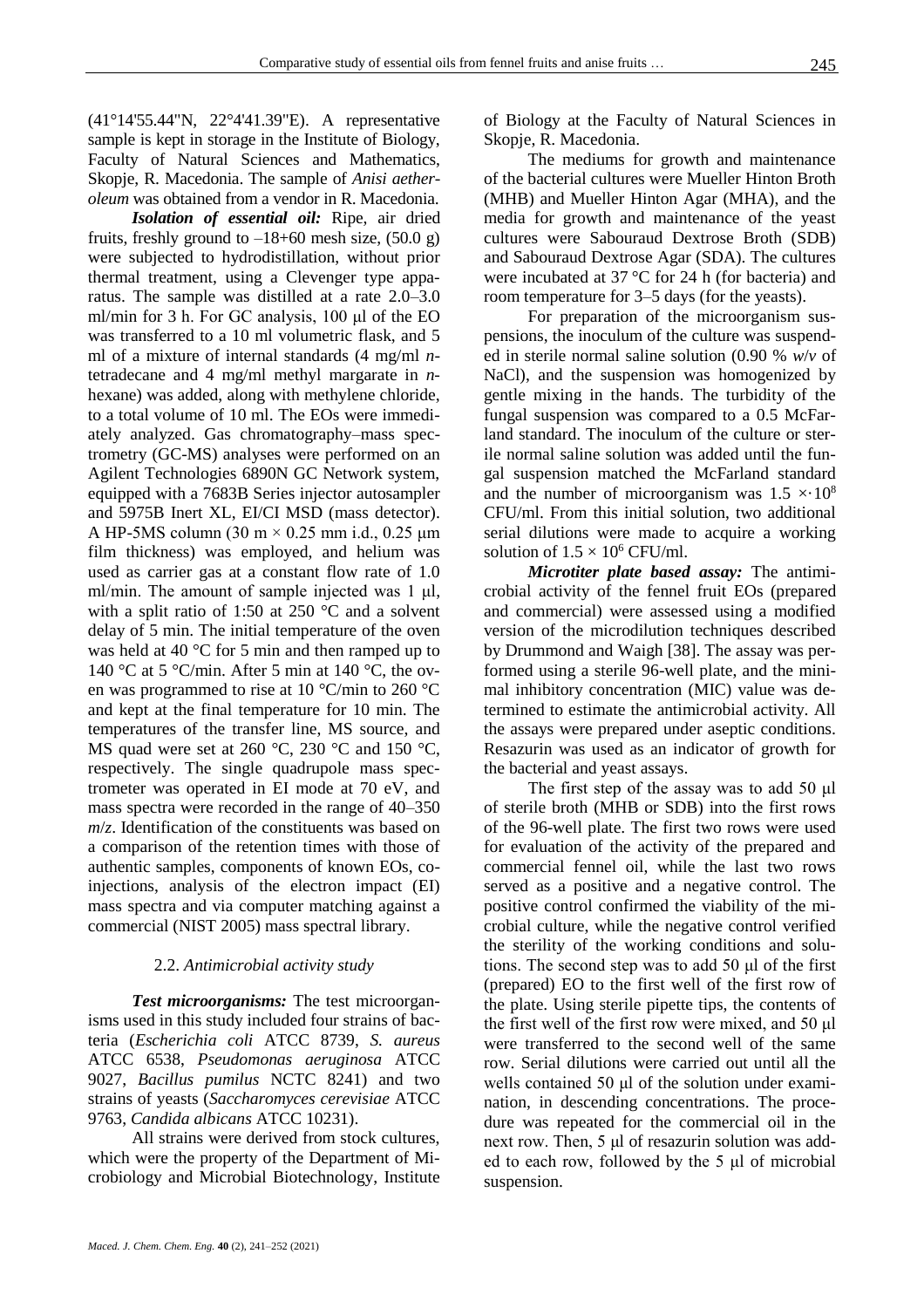The positive control (viability control) was comprised of 50 μl sterile broth (MHB or SDB), 5 μl resazurin (where necessary), and 5 μl microbial suspension, while the negative control (sterility control) was comprised of 50 μl sterile broth (MHB or SDB) and 5 μl resazurin (where necessary). The microtiter plates were wrapped in sterile tinfoil in order to prevent contamination and were then incubated at 37 °C for 24 h (for bacteria) and room temperature for 3 days (for the yeasts). A blue colored solution indicated growth inhibition in the test wells, while a pale pink to colorless solution indicated microbial growth or the absence of inhibition. All tests were carried out in triplicate.

The resazurin solution was prepared by dissolving 270 mg of resazurin powder (Sigma-Aldrich GmbH, Germany) in 40 ml sterile distilled water. The solution was mixed on a vortex mixer until the powder was completely dissolved and the solution was homogenous.

### 3. RESULTS AND DISCUSSION

Both fennel EO (FFA) and anise EO (AA) were pale yellow liquids with a distinct "sweet" odor of *trans*-anethole, and their refractive indices were 1.5517 and 1.5534, respectively. Hydrodistillation of fennel fruits using Clevenger-type apparatus according to Ph. Eur. 10 [7], the yielded 22 ml/kg FFA, which was above the minimum requirement of 20 ml/kg. Both EOs were in the specified Ph. Eur. ranges in terms of refractive indices. The EOs were analyzed by GC-MS (a representative chromatogram of fennel oil is depicted in Fig. 3). Ten components were detected and quantified in the fennel fruit EO. The main component was *trans*-anethole (80.56 %), followed by estragole (7.89 %), limonene (5.96 %), anisaldehyde (2.95 %), and fenchone (0.77 %) (Table 1). Based on the chromatographic profile, it was deduced that this is sweet fennel EO of high quality (high content of *trans*-anethole (**12**) and very low content of bitter fenchone (**10**)). Moreover, it meets the Ph. Eur. criteria. These results are in agreement with previous studies of cultivated fennel in Macedonia, which is characterized by high content (above 80 %) of *trans*-anethole and very low content of fenchone (less than 1 %) [39–41]. The chemical composition is quite similar to the data reported for sweet fennel fruit from Turkey [42, 43] and Greece [44]. In general, the *trans-*anethole content in sweet fennel is in the range of 80 to 90 % [43–49] and sometimes it can be up to 95 % [45, 50, 51]. It is important to stress that no pseudoisoeugenyl 2 methylisobutanoate (**16**) and foeniculin (**17**) were detected in the FFA, which are the marker compounds for *P. anisum* L. and *I. verum* Hook., respectively. This indicates that the analyzed plant material was only from *Foeniculum vulgare* Mill.

|  | able |  |  |  |  |
|--|------|--|--|--|--|
|--|------|--|--|--|--|

|    | Compound                            | $t_{\rm R}$<br>(min) | Fennel EO <sup>a</sup><br>$%$ (m/m) | Anise EO <sup>b</sup><br>$%$ (m/m) |
|----|-------------------------------------|----------------------|-------------------------------------|------------------------------------|
| 1  | $\alpha$ -Pinene                    | 10.460               | 0.16                                | n.d.                               |
| 9  | $p$ -Cymene                         | 13.749               | 0.67                                | n.d.                               |
| 5  | Limonene                            | 13.885               | 5.96                                | n.d.                               |
| 8  | 1,8-Cineole                         | 13.963               | 0.10                                | n.d.                               |
| 7  | $\gamma$ -Terpinene                 | 14.277               | 0.62                                | n.d.                               |
| 10 | Fenchone                            | 15.877               | 0.77                                | n.d.                               |
| 11 | Estragole                           | 19.329               | 7.89                                | 2.82                               |
| 13 | Anisaldehyde                        | 20.914               | 2.95                                | 0.56                               |
| 12 | <i>trans</i> -Anethole <sup>c</sup> | 21.875               | 80.56                               | 94.46                              |
| 20 | Anisketone                          | 24.476               | 0.31                                | n.d.                               |
| 19 | $\gamma$ -Himachalene               | 27.259               | n.d.                                | 1.74                               |
| 18 | $\alpha$ -Curcumene                 | 27.366               | n.d.                                | 0.12                               |
| 16 | Pseudoisoeugenyl 2-methylbutanoate  | 36.408               | n.d.                                | 0.31                               |
| 14 | Linalool                            |                      | n.d.                                | n.d.                               |
| 15 | $\alpha$ -Terpineol                 |                      | n.d.                                | n.d.                               |
| 17 | Foeniculin                          |                      | n.d.                                | n.d.                               |

*Content (% m/m) of the components of the fennel fruit EO and anise fruit EO, as determined by GC-MS analyses*

<sup>a</sup> The measured refractive index of fennel fruit EO at 20 °C was 1.5517 and the yield was 22 ml/kg

<sup>b</sup> The measured refractive index of anise fruit EO at 20 °C was 1.5534. <sup>c</sup> *cis*-Anethole was not detected.

n.d. – Not detected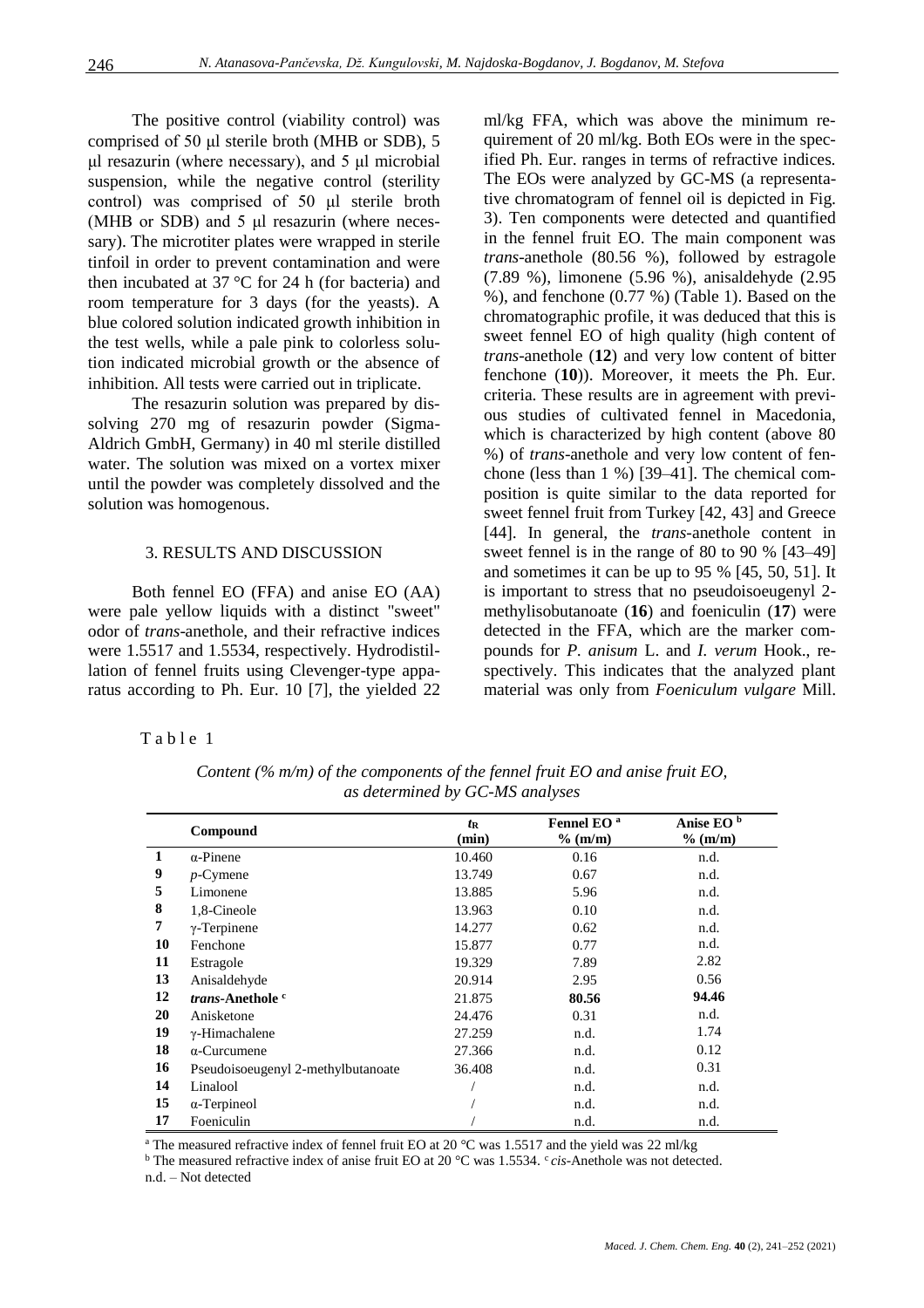

**Fig. 3.** GC-MS analyses (HP-5MS column) of hydrodistilled sweet fennel essential oil (top) and anise essential oil (bottom). In both cases, two internal standards were used: IS-1 (*n*-tetradecane (*n*-C<sub>14</sub>H<sub>30</sub>)) and IS-2 (methyl heptadecanoate (17:0)).

The commercially obtained anise EO was also subjected to GC-MS analysis under the same conditions. The analysis revealed a much simpler chemical composition when compared to FFA: six components were detected and quantified in the AA. The main component was *trans*-anethole (94.46 %), followed by estragole (2.82 %),  $\gamma$ himachalene (1.74 %), anisaldehyde (0.56 %), pseudoisoeugenyl 2-methylbutanoate (0.31 %), and α-curcumene (0.12 %) (Table 1). It is evident that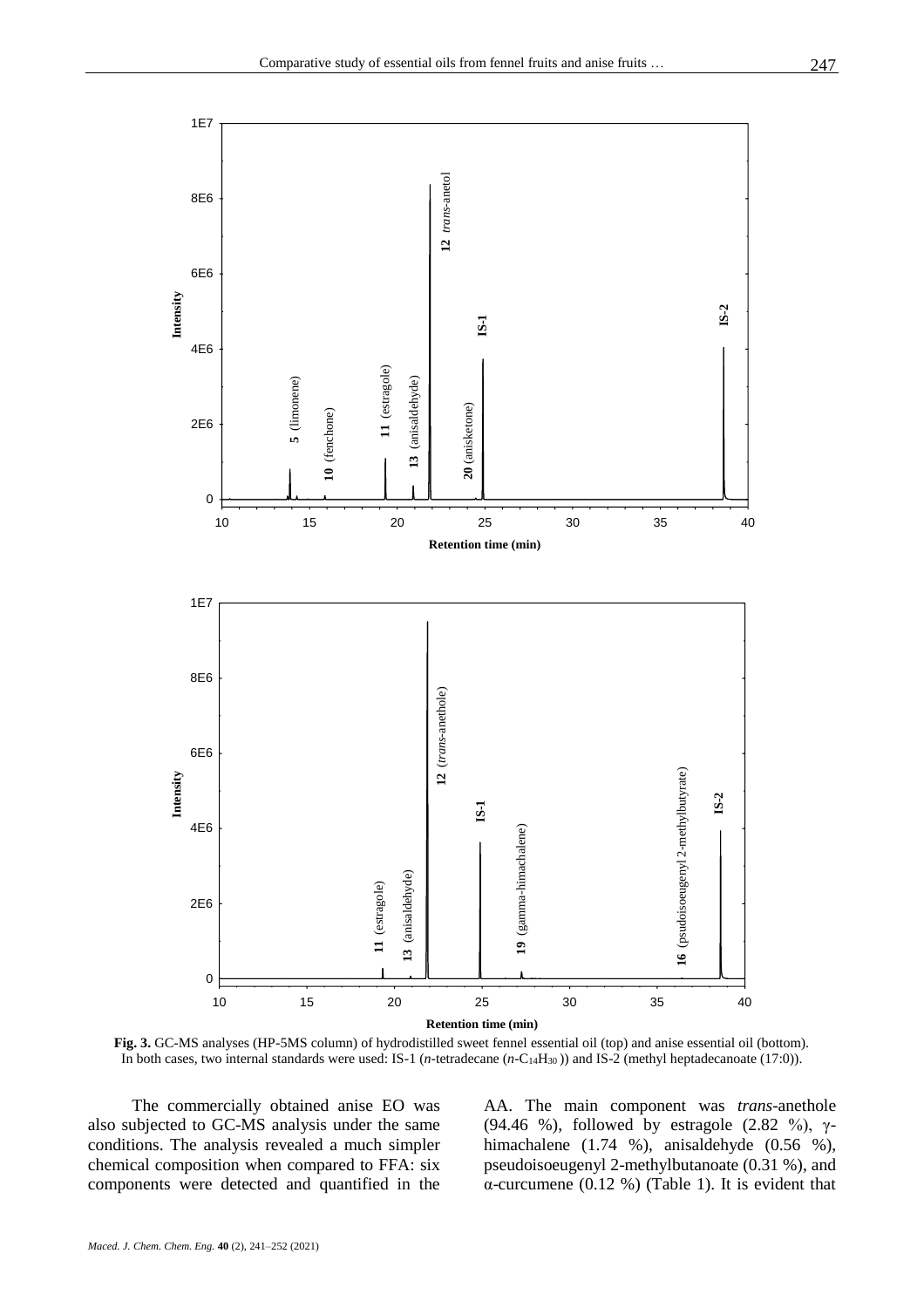the AA lacks the monoterpenes ( $\alpha$ -pinene, limonene, and  $γ$ -terpinene) that are present in the FFA, and it contains sesquiterpenes, such as γhimachalene and α-curcumene. The chemical composition is extremely close to that reported by Acimovic *et al.* [49] (96.80 %, *trans*-anethole; estragole, 0.19 %; γ-himachalene, 1.84 %, and pseudoisoeugenyl 2-methylbutanoate, 0.32 %).

### Table 2

*Chemical composition of anise essential oils (AA) reported in the literature (% of the components)*

|    | Compound                              | Sosa               | Aćimović           | Oray et al. | Özcan              | Santos             | Tabanca            | Figueredo          |
|----|---------------------------------------|--------------------|--------------------|-------------|--------------------|--------------------|--------------------|--------------------|
|    |                                       | <i>et al.</i> [34] | <i>et al.</i> [49] | [52]        | <i>et al.</i> [33] | <i>et al.</i> [53] | <i>et al.</i> [16] | <i>et al.</i> [54] |
| 11 | Estragole                             | 1.2                | 0.19               | $0.5 - 2.3$ | 2.4                | 2.2                | 2.0                | 1.13               |
| 13 | Anisaldehyde                          | 2.0                |                    | $tr - 5.4$  | 0.1                | 1.9                | 0.4                | 0.19               |
| 12 | <i>trans</i> -Anethole                | 89.5               | 96.80              | 76.9-93.7   | 93.9               | 92.5               | 94.2               | 93.0               |
| 14 | Linalool                              |                    |                    |             |                    |                    |                    | 0.27               |
| 19 | $\gamma$ -Himachalene                 |                    | 1.84               | $0.4 - 8.2$ | 1.1                |                    | 1.4                | 2.85               |
| 21 | Longifolene                           | 3.3                |                    |             |                    |                    |                    |                    |
| 22 | Zingiberene                           |                    | 0.11               |             | 0.2                |                    | 0.2                | 0.32               |
| 23 | β-Bisabolene                          |                    |                    |             |                    |                    | 0.2                | 0.21               |
| 20 | $\alpha$ -Curcumene                   |                    |                    |             |                    |                    |                    |                    |
| 24 | $\alpha$ -Cuparene                    |                    |                    |             | 0.1                |                    |                    |                    |
| 16 | Pseudoisoeugenyl<br>2-methylbutanoate | 0.8                | 0.32               | $0.4 - 6.4$ | n.r.               | 0.1                | 0.7                | 0.43               |

tr – traces; n.r. – not reported

From the GC-MS analysis, besides the presence of the sesquiterpenes, it can be concluded that there are no traces of fenchone (**10**) or foeniculin (**17**). Pseudoisoeugenyl 2-methylbutanoate (**16**), the phytochemical marker for the genus *Pimpinella* [16, 17], was present. It can be seen from Table 3 that the EO meets the latest Ph. Eur. requirements and is of high quality. In general, the marker for fennel EO is fenchone (**10**), and the EO should not contain even traces of pseudoisoeugenyl 2-methylbutanoate (**16**) and/or foeniculin (**17**), or larger amounts of sesquiterpenes. The marker for AA is pseudoisoeugenyl 2-methylbutanoate (**16**), and it should not contain fenchone and/or foeniculin. Lastly, the marker for star anise EO is foeniculin, and it should not contain traces of fenchone (**10**) and/or pseudoisoeugenyl 2-methylbutanoate (**16**). It is also relevant to note that a range is given for the sesquiterpene γhimachalene (1.0–5.0 %) in the latest ISO standard for AA [55]. The γ-himachalene content in the commercial AA falls within the given limits. Once the exact chemical composition of the EOs was determined and their authenticity confirmed, we proceeded to test their antimicrobial activity.

The antimicrobial activity was assessed by determining the MIC, which is defined as the lowest concentration at which the substance prevents a change in color. A microtitre plate based assay was

carried out for each microbial strain, and the results are given in Table 4.

From the above MICs results for FFA and AA, it is evident that both tested EOs show good antibacterial activity against the tested microorganisms, with MIC values ranging from 25 to 50 µl/ml. The EOs exhibited an inhibitory effect against all tested yeast strains, with MIC values ranging from 0.39 to 1.56 µl/ml. It is evident that yeasts are more susceptible to the tested oils compared to Gram-positive and Gram-negative bacteria. Among the bacteria, there are no relevant differences between Gram-positive and Gramnegative bacteria, except in the case of *S. aureus* ATCC 6538, with an MIC value of 50 µl/ml for FFA. It was concluded that the FFA and AA have moderate antibacterial activity and affect the growth of the Gram-positive and Gram-negative bacteria. On the other, they are potent antifungal agents and affect the growth of *S. cerevisiae* ATCC 9763 and *C. albicans* ATCC 10231. Kosalec *et al*. [32] investigated the antifungal activity of anise fluid extract and EO by the dilution method, and they obtained MIC values from  $0.5$  to  $2 \mu l/ml$ . The differences in MIC values can be explained by the different concentrations of antifungal components in the EO of anise, but the MIC values are also influenced by a number of variables, such as the composition of the culture medium, inoculum density, and many others [56].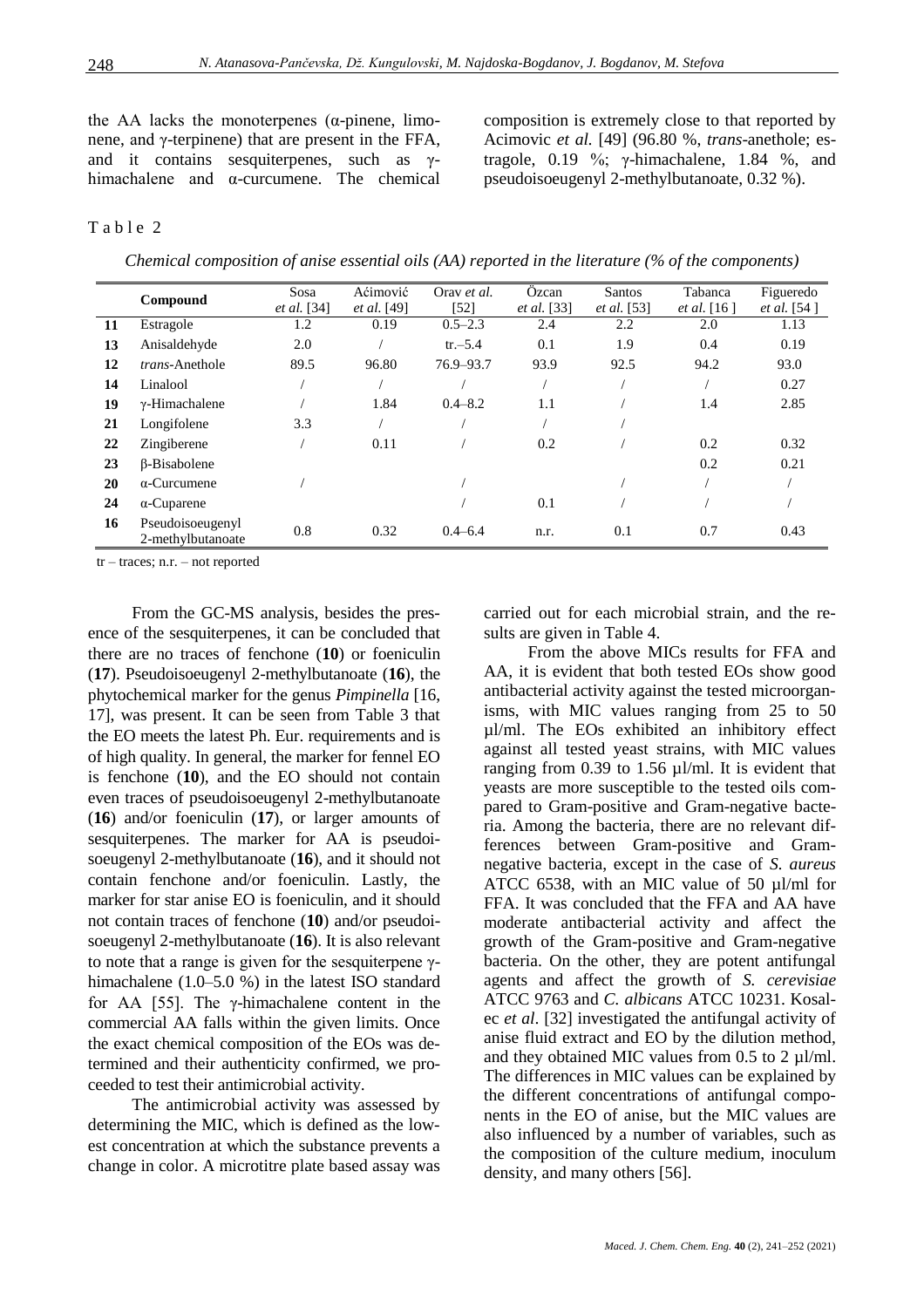## Table 3

| <b>Essential oil</b>                   | <b>Bitter fennel</b><br>fruit EO* | <b>Sweet fennel</b><br>fruit EO | Anise fruit<br><b>EO</b> | <b>Star anise EO</b> | Anise fruit EO<br>$(ISOstd.)*$ |
|----------------------------------------|-----------------------------------|---------------------------------|--------------------------|----------------------|--------------------------------|
| <b>Density</b>                         | $0.961 - 0.975$                   |                                 | $0.980 - 0.990$          | $0.979 - 0.985$      | $0.980 - 0.990$                |
| <b>Refractive index</b>                | 1.528-1.539                       |                                 | $1.552 - 1.561$          | $1.553 - 1.556$      | 1.552-1.561                    |
| <b>Optical rotation</b>                | $+10^{\circ}$ to $+24^{\circ}$    |                                 |                          |                      | $-2^{\circ}$ to $+2^{\circ}$   |
| EO yield from plant                    | min.                              | min.                            | min.                     | min.                 |                                |
| material (fruit)                       | $40$ ml/kg                        | $20 \text{ ml/kg}$              | $20 \text{ ml/kg}$       | $70 \text{ ml/kg}$   |                                |
| Composition                            |                                   |                                 |                          |                      |                                |
| trans-Anethole                         | $55 - 75 \%$                      | min. 80 %                       | $87 - 94 %$              | $86 - 93\%$          | $87.0 - 94.0%$                 |
| Estragole                              | max. 6 %                          | max. 10 %                       | $0.5 - 5\%$              | $0.5 - 6\%$          | $0.5 - 3.0 %$                  |
| Anisaldehyde                           | max. 2 %                          | n.s.                            | $0.1 - 1.4\%$            | $0.1 - 0.5\%$        | $0.1 - 1.4\%$                  |
| $cis$ -Anethole                        | max. 0.5 %                        |                                 | $0.1 - 0.4 %$            | $0.1 - 0.5\%$        | $0.1 - 0.6 %$                  |
| Fenchone                               | $12 - 25%$                        | max. 7.5 %                      | max. 0.01 %              | max. 0.01 %          | n.s.                           |
| Pseudoisoeugenyl 2-<br>methylbutanoate |                                   |                                 | $0.3 - 2.0 %$            | max. 0.01 %          | $0.3 - 2.0 %$                  |
| Foeniculin                             | n.s.                              | n.s.                            | max. 0.01 %              | $0.1 - 3.0 %$        | n.s.                           |
| $\alpha$ -Pinene                       | $1 - 10$                          |                                 |                          |                      | n.s.                           |
| Limonene                               | $0.9 - 5$                         |                                 |                          |                      |                                |
| Linalool                               |                                   |                                 | less than<br>1.5 %       | $0.2 - 2.5\%$        | n.s.                           |
| $\alpha$ -Terpineol                    |                                   |                                 | less than<br>1.2%        | less than $0.3\%$    | n.s.                           |
| $\gamma$ -Himachalene                  |                                   |                                 |                          |                      | $1.0 - 5.0\%$                  |

*European Pharmacopoeia (10th ed.) limits for bitter fennel fruit EO, sweet fennel fruit EO, anise fruit EO, and star anise EO [7], and ISO standard limits for anise fruit EO [55]*

\* ISO standard for essential oil of aniseed (*Pimpinella anisum* L.)[55]. n.s. – not specified

#### Table 4

*Antimicrobial effect (minimal inhibitory concentration, MIC) of Foeniculi fructus aetheroleum, (FFA) and Anisi aetheroleum (AA)*

|                                    | MICs (ul/ml)                     |                                |  |  |
|------------------------------------|----------------------------------|--------------------------------|--|--|
|                                    | Fennel fruit essential oil (FFA) | Anise fruit essential oil (AA) |  |  |
| Gram-negative bacteria             |                                  |                                |  |  |
| Escherichia coli ATCC 8739         | 25                               | 25                             |  |  |
| Pseudomonas aeruginosa ATCC 9027   | 25                               | 25                             |  |  |
| Gram-positive bacteria             |                                  |                                |  |  |
| Staphylococcus aureus ATCC 6538    | 50                               | 25                             |  |  |
| Bacillus pumilus NCTC 8241         | 25                               | 25                             |  |  |
| <b>Yeasts</b>                      |                                  |                                |  |  |
| Saccharomyces cerevisiae ATCC 9763 | 1.56                             | 0.39                           |  |  |
| Candida albicans ATCC 10231        | 1.56                             | 0.39                           |  |  |

AA was observed to have a slightly higher antimicrobial activity when compared to FFA. Based on the chemical composition of the samples, there could be a relation between the *trans*-anethole content of the EOs and their antimicrobial properties. However, the influence or synergistic action of the sesquiterpenes (γ-himachalene and α-curcumene) and other minor components cannot be excluded.

According to the results reported by Gulfraz *et al.* [57], the EO of *F. vulgare* had significant antimicrobial activities against some tested microorganisms, such as *Bacillus cereus*, *Bacillus megaterium*, *B. pumilus, Bacillus subtilis*, *E. coli*, *Klebsiella pneumonia*, *Micrococcus luteus*, *Pseudomonas putida*, *Pseudomonas syringae,* and *C. albicans,* as compared to the methanolic and ethanolic extracts.

Roby *et al.* [58] investigated the antimicrobial effect of methanol, ethanol, diethyl ether, and hexane extracts of the seed of *F. vulgare* against two species of Gram-negative bacteria (*E. coli* and *Salmonella typhi*), two species of Gram-positive bacteria (*B. cereus* and *S. aureus*), one species of yeast (*C. albicans*), and one species of mold (*Aspergillus flavus*). The methanolic extract showed more effective anti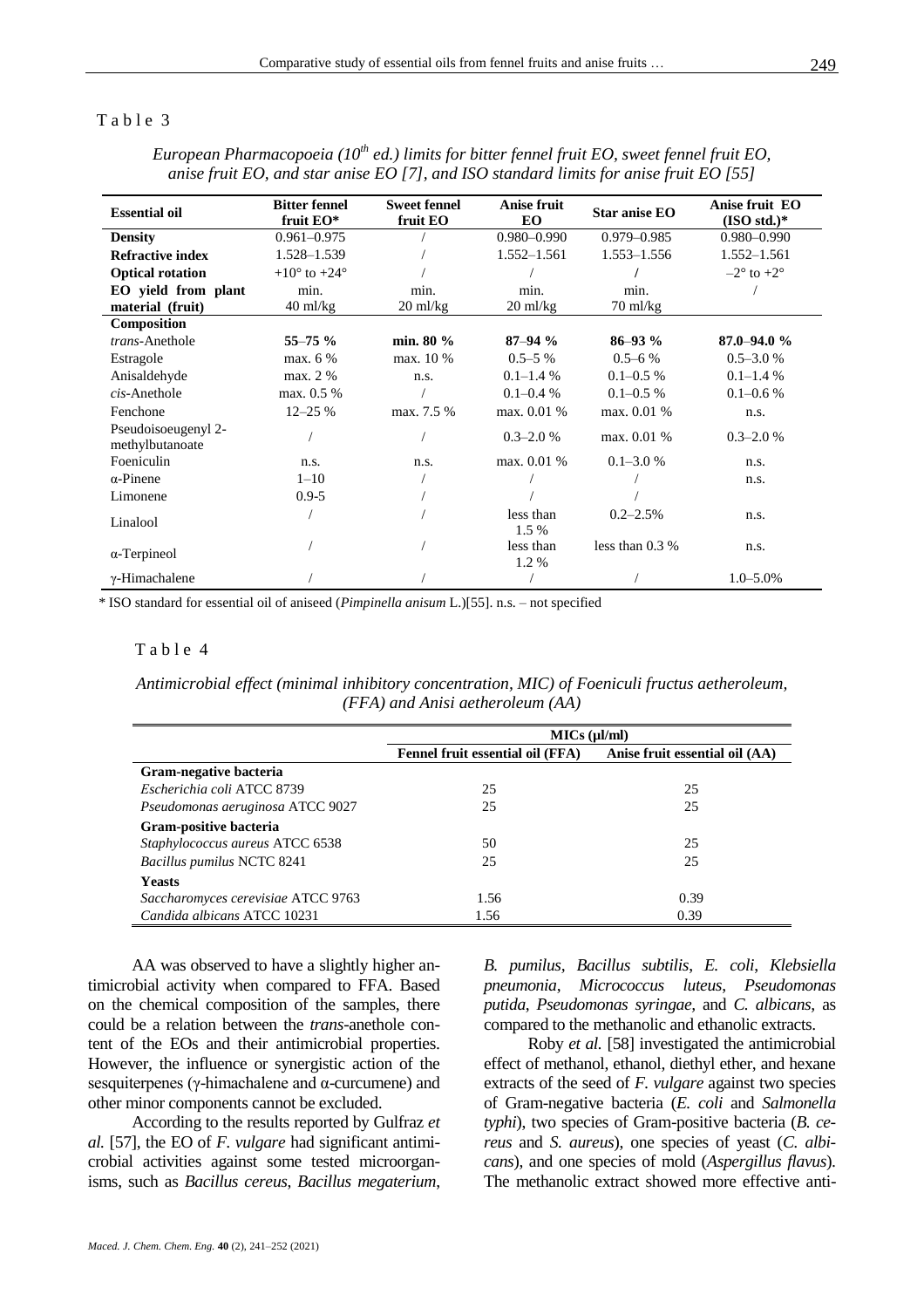microbial activity than the other extracts. The results also indicated that *B. cereus* and *A. flavus* were the most sensitive microorganisms tested, showing the lowest MIC values. According to Park and Seong, dichloromethane extracts and EOs from *F. vulgare*  showed antifungal activity against *C. albicans*, so it could be a potential candidate for a new antifungal agent for candidiasis and other fungal diseases [59]. In a previous study by Dadalioğlu and Evrendilek, FFA was found to be bactericidal at comparable concentrations, between 20 μl/ml and 80 μl/ml, against *E. coli* and *S. aureus* [60]. Al-Bayati reported MIC values of 0.125 mg/ml for anise oil against *S. aureus* and *Proteus mirabilis*, 0.25 mg/ml against *Salmonella typhimurium*, 0.5 mg/ml against *S. typhi,* and values >0.5 mg/ml against *K. pneumoniae*, *P. aeruginosa,* and *E. coli* [61]. The characterization of different types of oxygenated monoterpenes from a methylene chloride crude extract of *F. vulgare* [62] suggested that the crude extract containing monoterpenes could be a new medicinal resource for antibacterial agents.

Results of other studies were completely consistent with the present study; although there were some differences in components and their quantities. This variation may be due to the various factors affecting the chemical composition of EOs, such as differences in climate, and seasonal and geographic conditions [63].

All these literature data was in agreement with our findings for the traditional uses of *Foeniculum vulgare* in the treatment of some infections. There is always a need for new antimicrobial agents due to the rapid development of commercial antibiotic resistance. EOs from *F. vulgare* and *P. anisum* L**.** that contain various volatile secondary metabolites may be a potential source for new antimicrobial agents. It would be interesting to see if these EOs or some of their components can enhance the effectiveness of certain commercial antibiotics.

#### 4. CONCLUSIONS

The main component of the fennel fruit EO (*Foeniculi fructus aetheroleum, Aetheroleum foeniculi*, FFA) and anise fruit EO (*Anisi aetheroleum*, AA) was *trans*-anethole, and they were both of high quality, based on the European Pharmacopoeia requirements. It was concluded that both EOs were of high quality and were authentic, based on the chemical composition and the absence/presence of specific marker compounds (fenchone (**10**), pseudoisoeugenyl 2-methylisobutanoate (**16**), and foeniculin (**17**)). Based on the experimentally obtained MICs, FFA and AA have moderate antibacterial activity and affect the growth of Grampositive and Gram-negative bacteria. On the other hand, they are potent antifungal agents and affect the growth of *S. cerevisiae* ATCC 9763 and *C. albicans* ATCC 10231. AA had a slightly higher antimicrobial activity when compared to FFA. Based on the chemical composition of the samples, a connection between the *trans*-anethole content of the EOs and their antimicrobial properties was proposed. However, the influence or synergistic action of the sesquiterpenes and other components cannot be excluded.

With an increasing number of bacteria that have developed resistance to commercial antibiotics, plant derived EOs hold great promise for the development of new medicines. Regarding the development of natural antimicrobials from various plants, further research could be focused on the isolation or synthesis of individual compounds (monoterpenes, sesquiterpenes and phenylpropanoids) in selected plant extracts and appropriate screening.

According to the obtained results, which indicate remarkable and strong antibacterial and antifungal activities, anise EOs could be regarded as potential sources of natural antimicrobial agents in the fight against different microorganisms.

#### **REFERENCES**

- [1] C. F. Carson, K. A. Hammer, Chemistry and bioactivity of essential oils. In: *Lipids and Essential Oils as Antimicrobial Agents*, (H. Thormar, ed.), Wiley, 2011, pp 203–238. DOI[: 10.1002/9780470976623.ch9](https://doi.org/10.1002/9780470976623.ch9)
- [2] K. A. Hammer, C. F. Carson, Antibacterial and Antifungal Activities of Essential Oils. In *Lipids and Essential Oils as Antimicrobial Agents*, (H. Thormar, ed.), Wiley, 2011, pp 255–306. DOI: 10.1002/9780470976623.ch11
- [3] J.-M. Mérillon, C. Rivière, *Natural Antimicrobial Agents*. Springer International Publishing AG: Cham, Switzerland, 2018. DOI: 10.1007/978-3-319-67045-4
- [4] Wińska, W. Mączka, J. Łyczko, M. G. Grabarczyk, A. Czubaszek, A. Szumny, Essential oils as antimicrobial agents – myth or real alternative?, *Molecules,* **24**(11), 2130 (2019). DOI: 10.3390/molecules24112130
- [5] M. M. Jodral, *Illicium, Pimpinella and Foeniculum (Medicinal and Aromatic Plants – Industrial Profiles)*, CRC Press, Boca Raton, Fl, 2004.
- [6] E. A. Weiss, Umbelliferae. In: *Spice Crops* (E. A. Weiss, ed.), CAB International, Wallingford, UK, 2002, pp. 284–298. DOI: 10.1079/9780851996059.0000
- Council of Europe EPC, and European Directorate for the Quality of Medicines & Healthcare. *European Pharmacopoeia,* 10th ed., Council of Europe, Strasbourg, 2019.
- [8] R. P. Adams, *Identification of Essential Oil Components*  by Gas Chromatography/ Mass Spectrometry, 4<sup>th</sup> ed., Allured Publishing, Carol Stream, IL, USA, 2007.
- [9] K.-H. Kubeczka, K. Formacek, *Essential Oils: Analysis by Capillary Gas Chromatography and Carbon 13-NMR Spectroscopy*, 2nd ed., Wiley, 2002.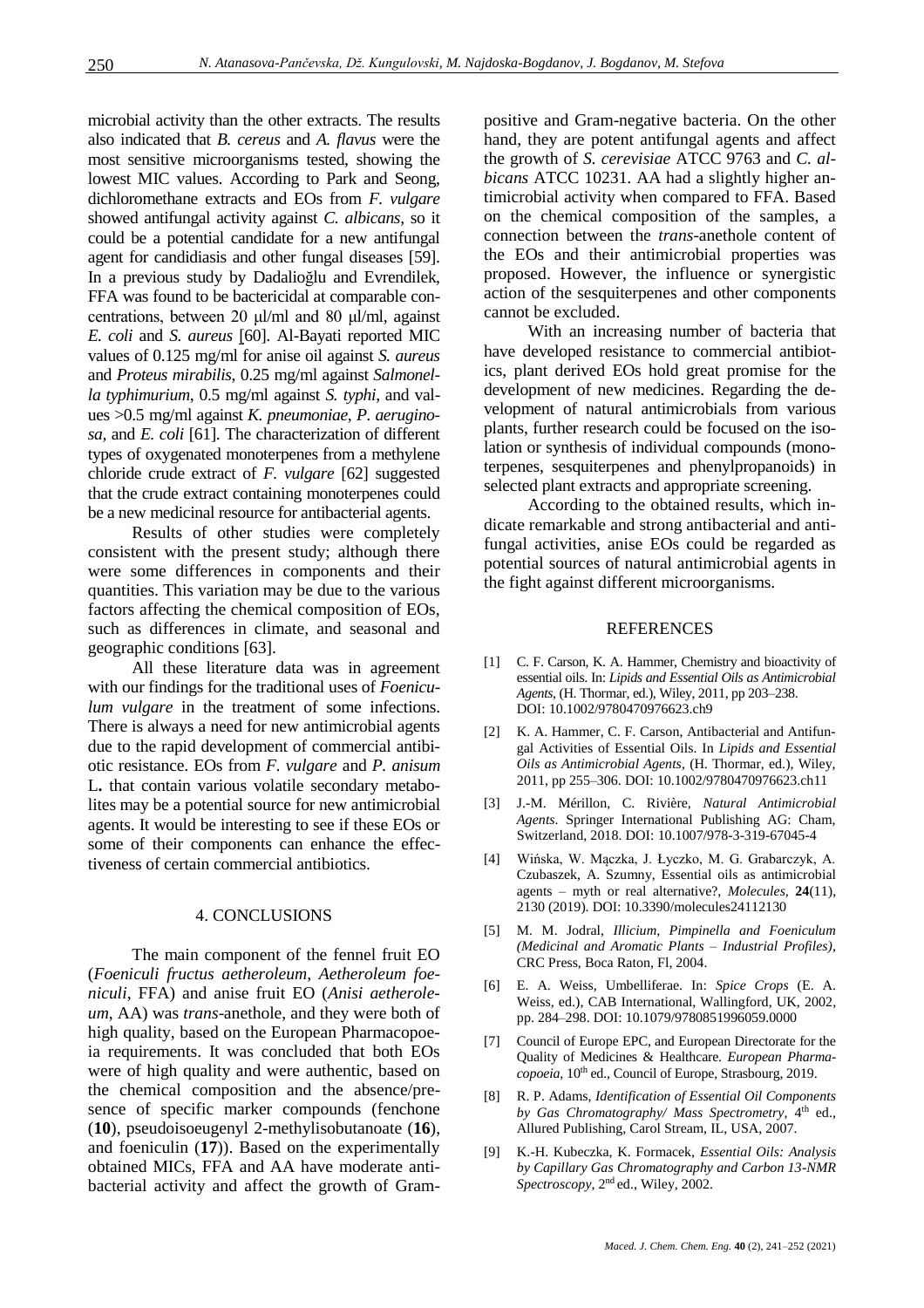- [10] S. Azeez, Fennel. In: *Chemistry of Spices* (V. A. Parthasaraty, B. Chempakam, T. J. Zachariah, eds.), CAB International, New Delhi, 2008, pp 227–241.
- [11] B. Muckensturm, D. Foechterlen, J.-P. Reduron, P. Danton, M. Hildenbrand, Phytochemical and chemotaxonomic studies of *Foeniculum vulgare*, *Biochem. Syst. Ecol.,* **25**(4), 353–358 (1997). DOI: 10.1016/S0305-1978(96)00106-8
- [12] R. Piccaglia, M. Marotti, Characterization of some Italian types of wild fennel (*Foeniculum vulgare* Mill.), *J. Agric. Food. Chem.,* **49**(1), 239–244 (2001). DOI: 10.1021/jf000636+
- [13] O. Barazani, Y. Cohen, A. Fait, S. Diminshtein, N. Dudai, U. Ravid, E. Putievsky, J. Friedman, Chemotypic differentiation in indigenous populations of *Foeniculum vulgare* var. *vulgare* in Israel, *Biochem. Syst. Ecol.,*  **30**(8), 721–731 (2002). DOI: 10.1016/S0305-1978(02)00019-4
- [14] J. Barnes, L. A. Anderson, J. D. Phillipson, *Herbal Medicines*. 3rd ed., Pharmaceutical Press, London, United Kingdom, 2007.
- [15] N. K. Leela, T. M. Vipin, Aniseed. In: *Chemistry of Spices*, (V. A. Parthasaraty, B. Chempakam, T. J. Zachariah, eds.), CAB International, New Delhi, 2008, pp 331–341.
- [16] N. Tabanca, B. Demirci, T. Ozek, N. Kirimer, K. H. C. Baser, E. Bedir, I. A. Khan, D. E. Wedge, Gas chromatographic-mass spectrometric analysis of essential oils from *Pimpinella* species gathered from Central and Northern Turkey, *J. Chromatogr. A,* **1117**(2), 194–205 (2006). DOI:10.1016/j.chroma.2006.03.075
- [17] A. Velasco-Negueruela, M. J. Perez-Alonso, P. L. de Paz Perez, J. Pala-Paul, J. Sanz, Analysis by gas chromatography–mass spectrometry of the essential oils from the aerial parts of Pimpinella anagodendron Bolle and Pimpinella rupicola Svent., two endemic species to the Canary Islands, Spain, *J. Chromatogr. A,* **1095**(1), 180–184 (2005). DOI: 10.1016/j.chroma.2005.09.074
- [18] M. Özgüven, 7 Aniseed. In: *Handbook of Herbs and Spices*, 2nd ed.: (K. V. Peter, ed.), Woodhead Publishing, Sawston, Cambrigde, UK, 2012, pp 138–150.
- [19] C. K. George, 24 Star anise. In: *Handbook of Herbs and Spices*, 2nd ed. (K. V. Peter, ed.), Woodhead Publishing, Sawston, Cambrigde, UK, 2012, pp 487–503.
- [20] B. Khameneh, M. Iranshahy, V. Soheili, B. S. Fazly Bazzaz, Review on plant antimicrobials: a mechanistic viewpoint, *Antimicrob. Resist. Infect. Control,* **8**(1), 118 (2019). DOI: 10.1186/s13756-019-0559-6
- [21] Y.-S. Ku, C. A. Contador, M.-S. Ng, J. Yu, G. Chung, H.-M. Lam, The effects of domestication on secondary metabolite composition in legumes, *Front. Genet.,*  **11**(2020, Sep. 18), 581357 (2020). DOI: 10.3389/fgene.2020.581357
- [22] I. H. N. Bassolé, J. H. Rodolfo, Essential oils in combination and their antimicrobial properties, *Molecules,*  **17**(4), 3989–4006 (2012). DOI: 10.3390/molecules17043989
- [23] A. Sartoratto, A. L. M. Machado, C. Delarmelina, G. M. Figueira, M. C. T. Duarte, V. L. G. Rehder, Composition and antimicrobial activity of essential oils from aromatic plants used in Brazil, *Braz. J. Microbiol.,* **35**(4), 275– 280 (2004). DOI: 10.1590/S1517-83822004000300001
- [24] S. B. Badgujar, V. V. Patel, A. H. Bandivdekar, Foeniculum vulgare Mill: a review of its botany, phytochemis-

try, pharmacology, contemporary application, and toxicology, *Biomed. Res. Int.,* **2014**, 842674 (2014). DOI: 10.1155/2014/842674

- [25] W. Sun, M. H. Shahrajabian, Q. Cheng, Anise (*Pimpinella anisum* L.), a dominant spice and traditional medicinal herb for both food and medicinal purposes, *Cogent Biology,* **5**(1), 1673688 (2019). DOI: 10.1080/23312025.2019.1673688
- [26] N. Khalil, M. Ashour, S. Fikry, A. N. Singab, O. Salama, Chemical composition and antimicrobial activity of the essential oils of selected Apiaceous fruits, *Future J. Pharm. Sci*,*,* **4**(1), 88–92 (2018). DOI: 10.1016/j.fjps.2017.10.004
- [27] A. Shahat, A. Ibrahim, S. Hendawy, E. Omer, F. Hammouda, F. Abdel-Rahman, M. Saleh, Chemical composition, antimicrobial and antioxidant activities of essential oils from organically cultivated fennel cultivars, *Molecules,* **16**(2), 1366–1377 (2011). DOI: 10.3390/molecules16021366
- [28] W.-R. Diao, Q.-P. Hu, H. Zhang, J.-G. Xu, Chemical composition, antibacterial activity and mechanism of action of essential oil from seeds of fennel (Foeniculum vulgare Mill.), *Food Control,* **35**(1), 109–116 (2014). DOI: 10.1016/j.foodcont.2013.06.056
- [29] A. S. Mota, M. R. Martins, S. Arantes, V. R. Lopes, E. Bettencourt, S. Pombal, A. C. Gomes, L. A. Silva, Antimicrobial activity and chemical composition of the essential oils of Portuguese *Foeniculum vulgare* fruits, *Nat. Prod. Commun.,* **10**(4), 673–676 (2015). DOI: 10.1177/1934578x1501000437
- [30] H. Mahmoudi, M. R. Arabestani, M. Molavi, K. Karamolah, N. Fahim, The study effects antimicrobial of *Foeniculum vulgare* Mill. and *Achilles* Mill. folium Plant on Bacterial Pathogens Causing Urinary Tract Infections and nosocomial infection, *Int. J. Pharmacognosy and Phytochem. Res.* **8**(9), 1549–1554 (2016).
- [31] S. A. AbduRahim, B. Elamin, A. A. A. Bashir, A. Almagboul, In vitro test of antimicrobial activity of *Foeniculum vulgare* Mill. (fennel) essential oil, *J. Multidiscip. Eng. Sci. Stud. (JMESS),* **3**(4), 1609–1614 (2017).
- [32] I. Kosalec, S. Pepeljnjak, D. Kustrak, Antifungal activity of fluid extract and essential oil from anise fruits (Pimpinella anisum L., Apiaceae), *Acta Pharmaceutica (Zagreb, Croatia),* **55**(4), 377–385 (2006).
- [33] M. Özcan, J.-C. Chalchat, Chemical composition and antifungal effect of anise (*Pimpinella anisum* L.) fruit oil at ripening stage, *Annals of Microbiology,* **56**(4), 353– 358 (2006). DOI: 10.1007/bf03175031
- [34] A. Sosa, N. Girardi, L. Rosso, F. Salusso, M. Etcheverry, M. Passone, *In vitro* compatibility of *Pimpinella anisum* and *Origanum vulgare* essential oils with nematophagous fungi and their effects against *Nacobbus aberrans*, *J. Pest Sci.,* **93**, 1381–1395 (2020). DOI: 10.1007/s10340-020-01252-4
- [35] Y. Huang, J. Zhao, L. Zhou, J. Wang, Y. Gong, X. Chen, Z. Guo, Q. Wang, W. Jiang, Antifungal activity of the essential oil of *Illicium verum* fruit and its main component *trans*-anethole, *Molecules,* **15**(11), 7558– 7569 (2010). DOI: 10.3390/molecules15117558
- [36] C. Yu, J. Zhang, T. Wang, Star anise essential oil: chemical compounds, antifungal and antioxidant activities: a review, *J. Essent. Oil Res.,* **33**(1), 1–22 (2021). DOI: 10.1080/10412905.2020.1813213
- [37] P. Kwiatkowski, A. Pruss, H. Masiuk, M. Mnichowska-Polanowska, M. Kaczmarek, S. Giedrys-Kalemba, B.